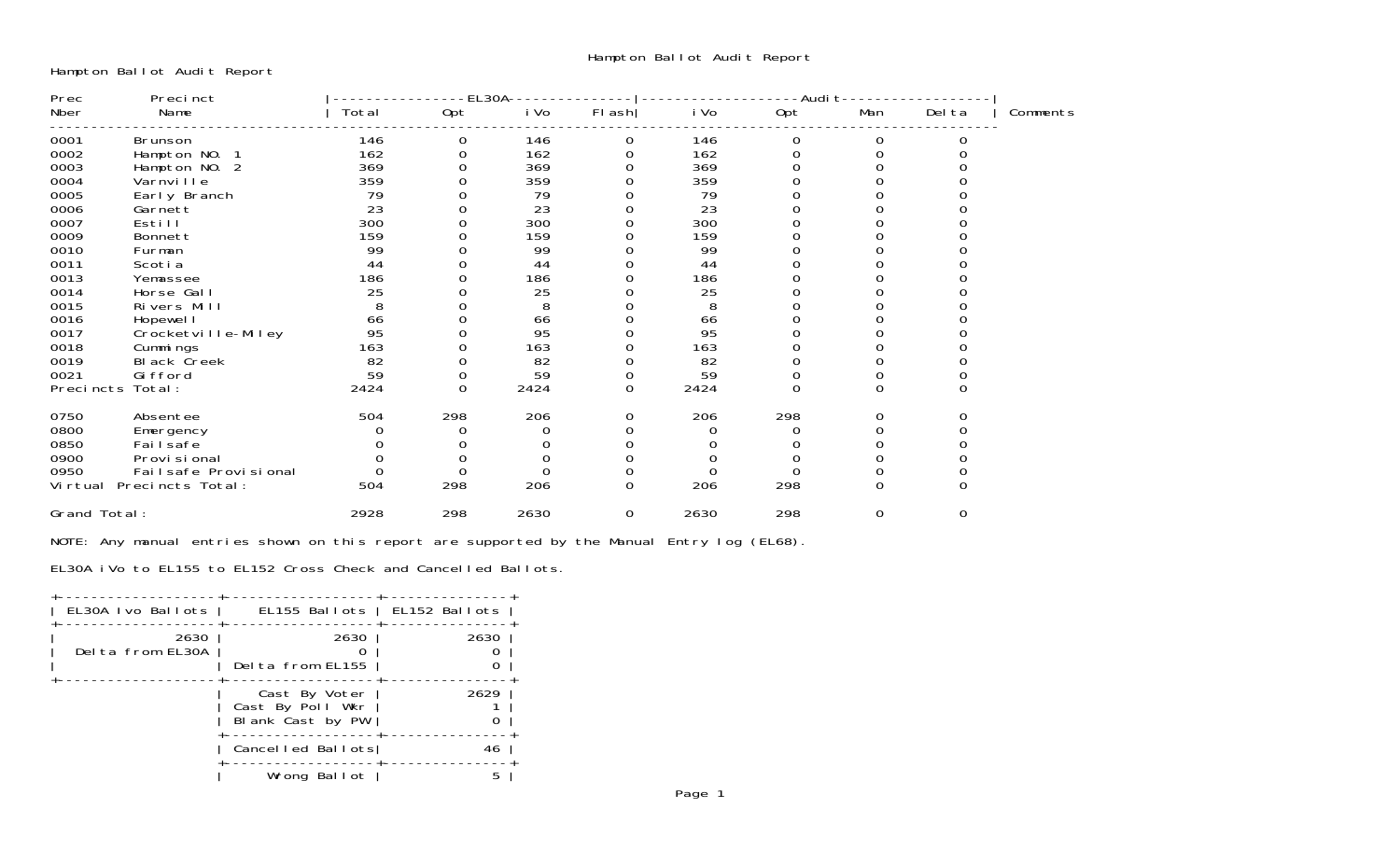|  |  | Voter Left AB<br>Voter Left BB<br>Voter Request<br>Printer Problem<br>Terminal Problem<br>Other Reason | 28 |  |
|--|--|--------------------------------------------------------------------------------------------------------|----|--|
|--|--|--------------------------------------------------------------------------------------------------------|----|--|

Hampton Ballot Audit Report | Voter Left AB | 0 | (AB = After ballot selected by poll worker.) | Voter Left BB | 0 | (BB = Before ballot selected by poll worker.)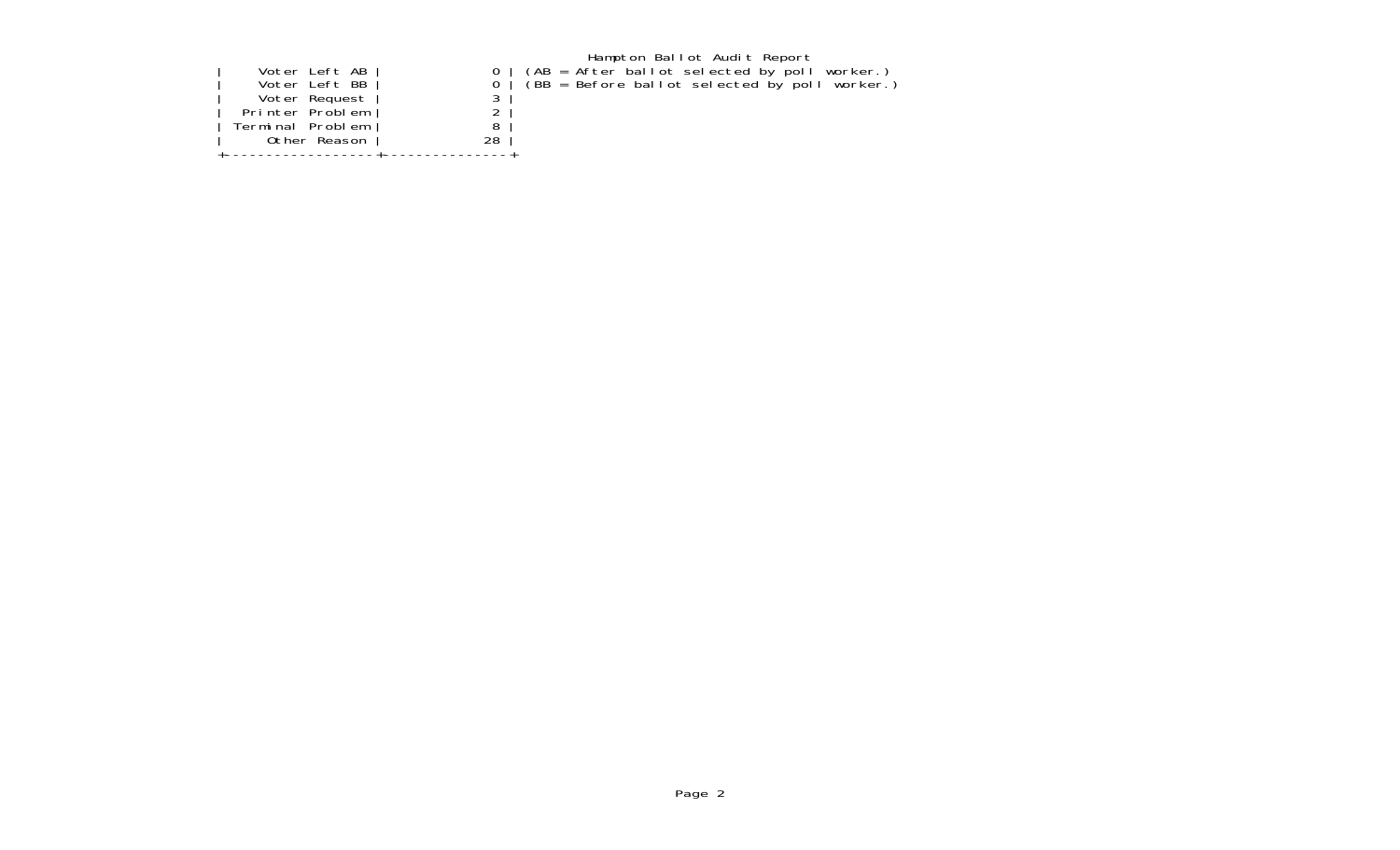Hampton Vote Level Audit Report

### Hampton Vote Audit

| Precinct Number / Name                                                                                                                                                      |                                                                                                                           |       |                                 |                                                                      | -------------------EL30A----------------- ----Audi                          t-------- |                                                                               |                                         |                                                                                     |          |
|-----------------------------------------------------------------------------------------------------------------------------------------------------------------------------|---------------------------------------------------------------------------------------------------------------------------|-------|---------------------------------|----------------------------------------------------------------------|---------------------------------------------------------------------------------------|-------------------------------------------------------------------------------|-----------------------------------------|-------------------------------------------------------------------------------------|----------|
| 0ffi ce                                                                                                                                                                     | Candi date                                                                                                                | Party |                                 |                                                                      | Total Optical iVo                                                                     | Flash                                                                         | i Vo                                    | Del tal                                                                             | Comments |
| 0001 Brunson<br>State House of Rep. District 122<br>State House of Rep. District 122<br>County Council At Large<br>County Council At Large<br>County Council At Large       | ict 122<br>ict 122 Bill Bowers<br>James W Fennell<br>Chris Haulsee<br>Roy Hollingsworth                                   |       | 136<br>9<br>47<br>94<br>99      | $\overline{0}$<br>$\Omega$<br>$\overline{0}$<br>$\Omega$<br>$\Omega$ | 136<br>$\overline{9}$<br>47<br>94<br>99                                               | $\overline{0}$<br>$\mathbf 0$<br>$\overline{0}$<br>$\overline{0}$<br>$\Omega$ | 136<br>$\overline{9}$<br>47<br>94<br>99 | 0<br>0<br>$\boldsymbol{0}$<br>$\boldsymbol{0}$<br>$\mathbf 0$                       |          |
| 0002 Hampton NO. 1<br>State House of Rep. District 122<br>State House of Rep. District 122<br>County Council At Large<br>County Council At Large<br>County Council At Large | ict 122<br>ict 122              Bill Bowers<br>James W Fennell<br>Chris Haulsee<br>Roy Hollingswort<br>Roy Hollingsworth  |       | 135<br>24<br>61<br>92<br>122    | $\Omega$<br>$\mathbf 0$<br>$\Omega$<br>$\overline{0}$<br>$\Omega$    | 135<br>24<br>61<br>92<br>122                                                          | $\overline{0}$<br>$\mathbf 0$<br>$\mathbf 0$<br>$\mathbf 0$<br>$\Omega$       | 135<br>24<br>61<br>92<br>122            | 0<br>$\mathsf{O}\xspace$<br>$\mathbf 0$<br>$\mathsf{O}\xspace$<br>0                 |          |
| 0003 Hampton NO. 2<br>State House of Rep. District 122<br>State House of Rep. District 122<br>County Council At Large<br>County Council At Large<br>County Council At Large | Bill Bowers<br>Curtis Brantley<br>James W Fennell<br>Chris Haulsee<br>Roy Hollingsworth                                   |       | 331<br>37<br>87<br>249<br>249   | $\Omega$<br>$\mathbf{O}$<br>$\Omega$<br>$\mathbf 0$<br>$\Omega$      | 331<br>37<br>87<br>249<br>249                                                         | 0<br>$\mathbf 0$<br>$\mathbf 0$<br>0<br>$\Omega$                              | 331<br>37<br>87<br>249<br>249           | 0<br>$\mathbf 0$<br>$\boldsymbol{0}$<br>$\mathbf 0$<br>$\mathbf{O}$                 |          |
| 0004 Varnville<br>State House of Rep. District 122<br>State House of Rep. District 122<br>County Council At Large<br>County Council At Large<br>County Council At Large     | Bill Bowers<br>Curtis Brantley<br>James W Fennell<br>Chris Haulsee<br>Roy Hollingsworth                                   |       | 253<br>103<br>144<br>185<br>259 | $\mathbf 0$<br>$\Omega$<br>$\Omega$<br>$\Omega$<br>$\Omega$          | 253<br>103<br>144<br>185<br>259                                                       | $\mathbf 0$<br>0<br>$\mathbf 0$<br>$\Omega$<br>$\Omega$                       | 253<br>103<br>144<br>185<br>259         | 0<br>$\mathbf 0$<br>$\boldsymbol{0}$<br>$\mathbf 0$<br>$\Omega$                     |          |
| 0005 Early Branch<br>State House of Rep. District 122<br>State House of Rep. District 122<br>County Council At Large<br>County Council At Large<br>County Council At Large  | Bill Bowers<br>Curtis Brantley<br>James W Fennell<br>Chris Haulsee<br>Roy Hollingsworth                                   |       | 33<br>44<br>57<br>22<br>58      | $\overline{0}$<br>$\Omega$<br>$\Omega$<br>$\Omega$<br>$\Omega$       | 33<br>44<br>57<br>22<br>58                                                            | 0<br>$\mathbf 0$<br>$\mathbf 0$<br>$\mathbf 0$<br>$\Omega$                    | 33<br>44<br>57<br>22<br>58              | $\mathbf 0$<br>$\mbox{O}$<br>$\boldsymbol{0}$<br>$\mathsf{O}\xspace$<br>$\mathbf 0$ |          |
| 0006 Garnett<br>State House of Rep. District 122<br>State House of Rep. District 122<br>County Council At Large<br>County Council At Large<br>County Council At Large       | rict 122<br>rict 122             Bill Bowers<br>James W Fennell<br>Chris Haulsee<br>Roy Hollingswort<br>Roy Hollingsworth |       | 3<br>20<br>18<br>5<br>18        | $\Omega$<br>$\mathbf{0}$<br>$\Omega$<br>$\Omega$<br>$\Omega$         | -3<br>20<br>18<br>-5<br>18                                                            | $\mathbf{O}$<br>$\overline{0}$<br>$\mathbf 0$<br>$\mathbf 0$<br>$\Omega$      | 3<br>20<br>18<br>5<br>18                | 0<br>$\mathsf{O}\xspace$<br>$\mathbf 0$<br>$\boldsymbol{0}$<br>$\Omega$             |          |
| 0007 Estill<br>State House of Rep. District 122<br>State House of Rep. District 122<br>County Council At Large                                                              | Bill Bowers<br>Curtis Brantley<br>James W Fennell                                                                         |       | 165<br>132<br>112               | $\mathbf{0}$<br>$\Omega$<br>$\Omega$                                 | 165<br>132<br>112                                                                     | $\overline{0}$<br>$\overline{0}$<br>$\Omega$                                  | 165<br>132<br>112                       | 0<br>0<br>0                                                                         |          |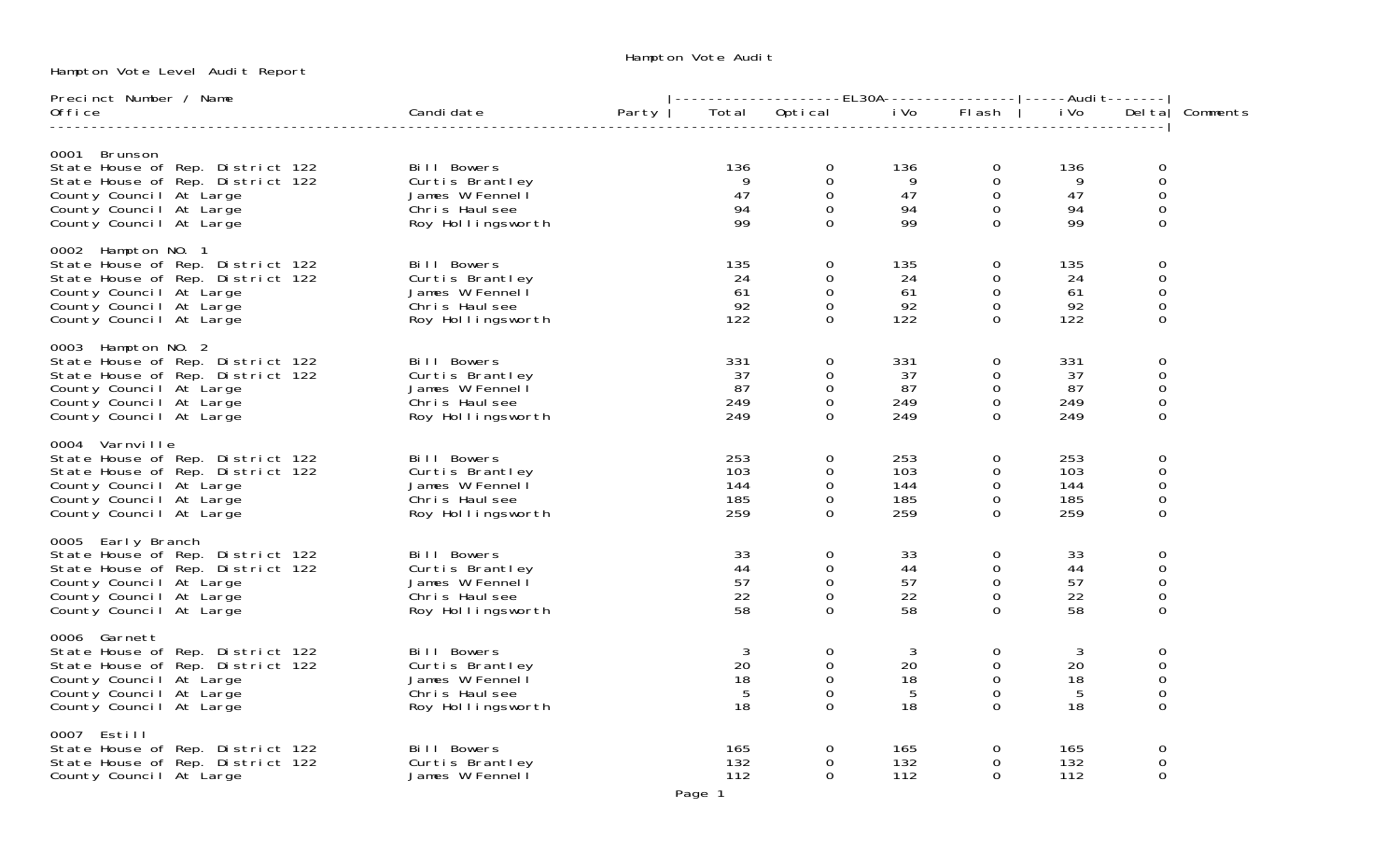|                                                                                                                                                                           |                                                                                         | Hampton Vote Audit                                         |                                                                       |                                                         |                                                                   |                                                    |                                                                              |
|---------------------------------------------------------------------------------------------------------------------------------------------------------------------------|-----------------------------------------------------------------------------------------|------------------------------------------------------------|-----------------------------------------------------------------------|---------------------------------------------------------|-------------------------------------------------------------------|----------------------------------------------------|------------------------------------------------------------------------------|
| County Council At Large<br>County Council At Large                                                                                                                        | Chris Haulsee<br>Roy Hollingsworth                                                      | 138<br>198                                                 | 0<br>$\mathbf 0$                                                      | 138<br>198                                              | 0<br>$\overline{0}$                                               | 138<br>198                                         | $\mathbf 0$<br>$\mathbf 0$                                                   |
| 0009 Bonnett<br>State House of Rep. District 122<br>State House of Rep. District 122<br>County Council At Large<br>County Council At Large<br>County Council At Large     | Bill Bowers<br>Curtis Brantley<br>James W Fennell<br>Chris Haulsee<br>Roy Hollingsworth | 119<br>39<br>47<br>99<br>117                               | $\mathbf 0$<br>0<br>0<br>$\mathbf 0$<br>$\Omega$                      | 119<br>39<br>47<br>99<br>117                            | $\mathbf 0$<br>$\Omega$<br>$\mathbf 0$<br>$\mathbf 0$<br>$\Omega$ | 119<br>39<br>47<br>99<br>117                       | $\mathbf 0$<br>$\mathbf 0$<br>$\mathbf 0$<br>$\mathbf 0$<br>$\Omega$         |
| 0010 Furman<br>State House of Rep. District 122<br>State House of Rep. District 122<br>County Council At Large<br>County Council At Large<br>County Council At Large      | Bill Bowers<br>Curtis Brantley<br>James W Fennell<br>Chris Haulsee<br>Roy Hollingsworth | 50<br>48<br>42<br>47<br>68                                 | 0<br>$\Omega$<br>0<br>$\mathbf 0$<br>$\Omega$                         | 50<br>48<br>42<br>47<br>68                              | 0<br>0<br>$\mathbf 0$<br>$\overline{0}$<br>$\Omega$               | 50<br>48<br>42<br>47<br>68                         | $\mathbf 0$<br>$\mathbf 0$<br>$\mathbf 0$<br>$\mathbf 0$<br>$\mathbf 0$      |
| 0011 Scotia<br>State House of Rep. District 122<br>State House of Rep. District 122<br>County Council At Large<br>County Council At Large<br>County Council At Large      | Bill Bowers<br>Curtis Brantley<br>James W Fennell<br>Chris Haulsee<br>Roy Hollingsworth | 14<br>29<br>31<br>16<br>30                                 | 0<br>0<br>0<br>$\Omega$<br>$\Omega$                                   | 14<br>29<br>31<br>16<br>30                              | 0<br>0<br>$\mathbf 0$<br>$\Omega$<br>$\Omega$                     | 14<br>29<br>31<br>16<br>30                         | $\boldsymbol{0}$<br>$\mathbf 0$<br>$\mathbf 0$<br>$\overline{0}$<br>$\Omega$ |
| 0013 Yemassee<br>State House of Rep. District 122<br>State House of Rep. District 122<br>County Council At Large<br>County Council At Large<br>County Council At Large    | Bill Bowers<br>Curtis Brantley<br>James W Fennell<br>Chris Haulsee<br>Roy Hollingsworth | 94<br>86<br>159<br>23<br>112                               | 0<br>0<br>$\mathbf 0$<br>$\Omega$<br>0                                | 94<br>86<br>159<br>23<br>112                            | 0<br>0<br>$\mathbf 0$<br>$\Omega$<br>$\Omega$                     | 94<br>86<br>159<br>23<br>112                       | 0<br>$\mathbf 0$<br>$\mathbf 0$<br>$\mathbf 0$<br>$\Omega$                   |
| 0014 Horse Gall<br>State House of Rep. District 122<br>State House of Rep. District 122<br>County Council At Large<br>County Council At Large<br>County Council At Large  | Bill Bowers<br>Curtis Brantley<br>James W Fennell<br>Chris Haulsee<br>Roy Hollingsworth | 25<br>$\overline{0}$<br>$\mathbf{1}$<br>16<br>18           | 0<br>0<br>$\mathbf 0$<br>$\mathbf 0$<br>0                             | 25<br>$\mathbf 0$<br>$\overline{1}$<br>16<br>18         | 0<br>0<br>0<br>0<br>0                                             | 25<br>$\mathbf{1}$<br>16<br>18                     | 0<br>* No Audit Data expected or found<br>0<br>$\mathbf 0$                   |
| 0015 Rivers Mill<br>State House of Rep. District 122<br>State House of Rep. District 122<br>County Council At Large<br>County Council At Large<br>County Council At Large | Bill Bowers<br>Curtis Brantley<br>James W Fennell<br>Chris Haulsee<br>Roy Hollingsworth | 7<br>$\mathbf{1}$<br>$\overline{2}$<br>$\overline{5}$<br>5 | 0<br>$\mathbf 0$<br>$\mathsf{O}\xspace$<br>$\mathbf 0$<br>$\mathbf 0$ | 7<br>$\mathbf{1}$<br>$\overline{2}$<br>$\mathbf 5$<br>5 | 0<br>0<br>$\mathbf 0$<br>$\mathbf 0$<br>$\mathbf 0$               | 7<br>$\mathbf{1}$<br>$\sqrt{2}$<br>5<br>5          | 0<br>$\mathbf 0$<br>$\boldsymbol{0}$<br>$\boldsymbol{0}$<br>$\mathbf 0$      |
| 0016 Hopewell<br>State House of Rep. District 122<br>State House of Rep. District 122<br>County Council At Large<br>County Council At Large<br>County Council At Large    | Bill Bowers<br>Curtis Brantley<br>James W Fennel<br>Chris Haulsee<br>Roy Hollingsworth  | 64<br>$\overline{2}$<br>$\overline{7}$<br>56<br>44         | 0<br>0<br>0<br>0<br>0                                                 | 64<br>$\overline{2}$<br>$\overline{7}$<br>56<br>44      | 0<br>$\Omega$<br>$\Omega$<br>0<br>$\Omega$                        | 64<br>$\overline{2}$<br>$\overline{7}$<br>56<br>44 | 0<br>$\mathbf 0$<br>$\mathbf 0$<br>$\mathbf 0$<br>$\Omega$                   |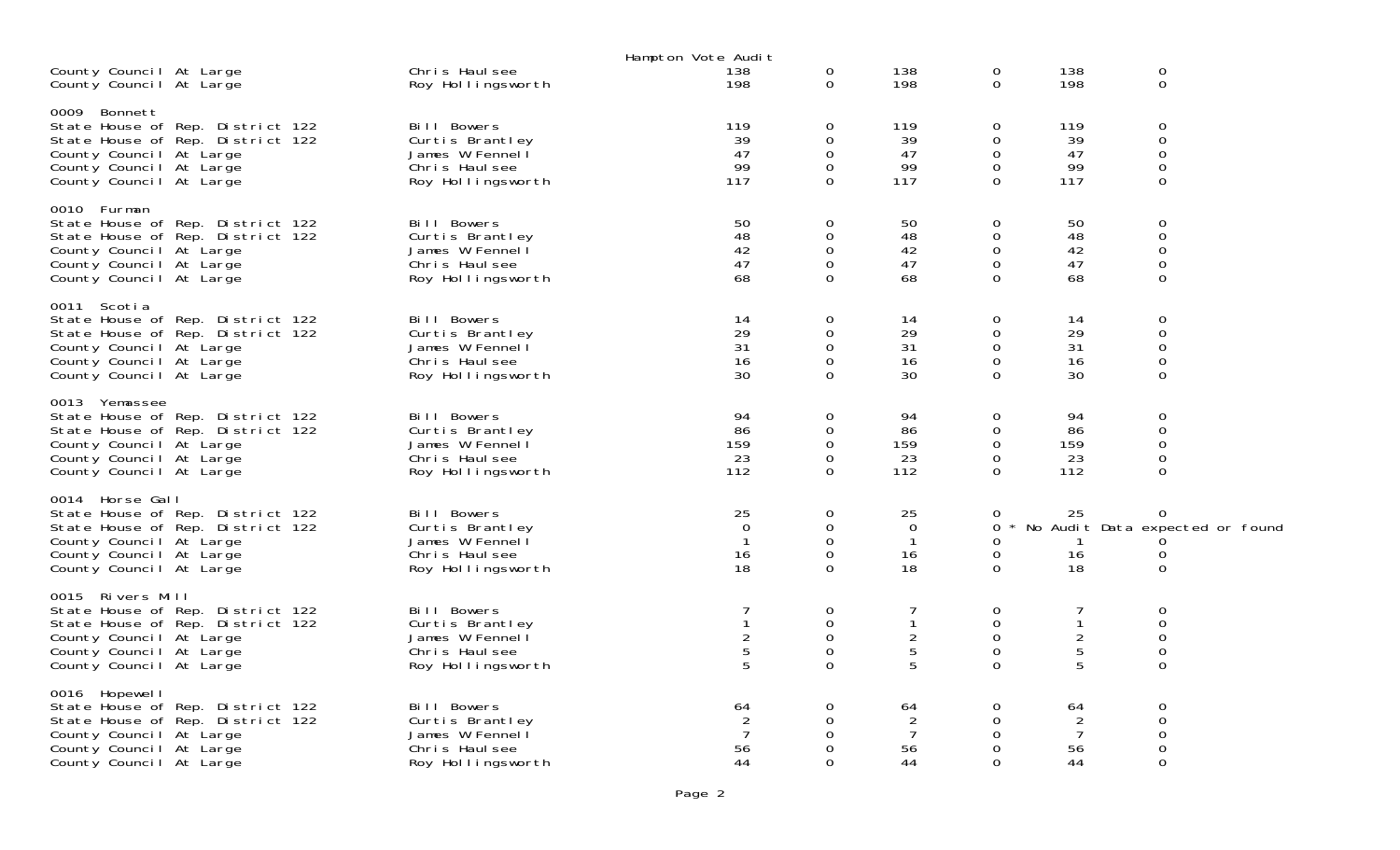Hampton Vote Audit

|                                                                                                                                                                                  |                                                                                         | Trampton vote muurt                                        |                                           |                                               |                                                  |                               |                                                                                                                                                                                                 |  |
|----------------------------------------------------------------------------------------------------------------------------------------------------------------------------------|-----------------------------------------------------------------------------------------|------------------------------------------------------------|-------------------------------------------|-----------------------------------------------|--------------------------------------------------|-------------------------------|-------------------------------------------------------------------------------------------------------------------------------------------------------------------------------------------------|--|
| 0017 Crocketville-Miley<br>State House of Rep. District 122<br>State House of Rep. District 122<br>County Council At Large<br>County Council At Large<br>County Council At Large | Bill Bowers<br>Curtis Brantley<br>James W Fennel<br>Chris Haulsee<br>Roy Hollingsworth  | 77<br>16<br>27<br>51<br>64                                 | 0<br>0<br>0<br>0<br>$\Omega$              | 77<br>16<br>27<br>51<br>64                    | 0<br>0<br>0<br>$\mathbf 0$<br>$\Omega$           | 77<br>16<br>27<br>51<br>64    | $\boldsymbol{0}$<br>$\boldsymbol{0}$<br>$\boldsymbol{0}$<br>$\mathbf 0$<br>0                                                                                                                    |  |
| 0018 Cummings<br>State House of Rep. District 122<br>State House of Rep. District 122<br>County Council At Large<br>County Council At Large<br>County Council At Large           | Bill Bowers<br>Curtis Brantley<br>James W Fennell<br>Chris Haulsee<br>Roy Hollingsworth | 99<br>62<br>98<br>62<br>130                                | 0<br>0<br>0<br>0<br>$\Omega$              | 99<br>62<br>98<br>62<br>130                   | 0<br>0<br>0<br>$\mathbf 0$<br>$\Omega$           | 99<br>62<br>98<br>62<br>130   | 0<br>$\boldsymbol{0}$<br>$\mathbf 0$<br>$\mathbf 0$<br>$\Omega$                                                                                                                                 |  |
| 0019 Black Creek<br>State House of Rep. District 122<br>State House of Rep. District 122<br>County Council At Large<br>County Council At Large<br>County Council At Large        | Bill Bowers<br>Curtis Brantley<br>James W Fennell<br>Chris Haulsee<br>Roy Hollingsworth | 77<br>5<br>14<br>65<br>51                                  | 0<br>0<br>0<br>$\Omega$<br>0              | 77<br>5<br>14<br>65<br>51                     | 0<br>$\boldsymbol{0}$<br>0<br>0<br>$\Omega$      | 77<br>5<br>14<br>65<br>51     | 0<br>$\mathsf{O}\xspace$<br>$\boldsymbol{0}$<br>$\boldsymbol{0}$<br>0                                                                                                                           |  |
| 0021 Gifford<br>State House of Rep. District 122<br>State House of Rep. District 122<br>County Council At Large<br>County Council At Large<br>County Council At Large            | Bill Bowers<br>Curtis Brantley<br>James W Fennell<br>Chris Haulsee<br>Roy Hollingsworth | 28<br>30<br>48<br>5<br>54                                  | 0<br>0<br>0<br>0<br>$\Omega$              | 28<br>30<br>48<br>$\overline{5}$<br>54        | 0<br>0<br>$\mathbf 0$<br>$\mathbf 0$<br>$\Omega$ | 28<br>30<br>48<br>5<br>54     | $\mathbf 0$<br>$\mathsf{O}\xspace$<br>$\boldsymbol{0}$<br>$\mathbf 0$<br>$\Omega$                                                                                                               |  |
| 0750 Absentee<br>State House of Rep. District 122<br>State House of Rep. District 122<br>County Council At Large<br>County Council At Large<br>County Council At Large           | Bill Bowers<br>Curtis Brantley<br>James W Fennell<br>Chris Haulsee<br>Roy Hollingsworth | 232<br>269<br>340<br>142<br>384                            | 82<br>214<br>260<br>27<br>246             | 150<br>55<br>80<br>115<br>138                 | 0<br>0<br>$\mathbf 0$<br>0<br>$\Omega$           | 150<br>55<br>80<br>115<br>138 | 0<br>$\mathbf 0$<br>$\mathbf 0$<br>$\boldsymbol{0}$<br>$\Omega$                                                                                                                                 |  |
| 0800 Emergency<br>State House of Rep. District 122<br>State House of Rep. District 122<br>County Council At Large<br>County Council At Large<br>County Council At Large          | Bill Bowers<br>Curtis Brantley<br>James W Fennell<br>Chris Haulsee<br>Roy Hollingsworth | 0<br>$\mathbf 0$<br>$\mathbf 0$<br>$\mathbf 0$<br>$\Omega$ | 0<br>0<br>$\mathbf 0$<br>$\mathbf 0$<br>0 | 0<br>0<br>0<br>$\mathbf 0$<br>$\Omega$        |                                                  |                               | 0 * No Audit Data expected or found<br>0 * No Audit Data expected or found<br>0 * No Audit Data expected or found<br>0 * No Audit Data expected or found<br>0 * No Audit Data expected or found |  |
| 0850 Failsafe<br>State House of Rep. District 122<br>State House of Rep. District 122<br>County Council At Large<br>County Council At Large<br>County Council At Large           | Bill Bowers<br>Curtis Brantley<br>James W Fennell<br>Chris Haulsee<br>Roy Hollingsworth | $\mathbf 0$<br>$\mathbf 0$<br>0<br>$\mathbf 0$<br>$\Omega$ | 0<br>$\Omega$<br>0<br>0<br>$\Omega$       | 0<br>$\Omega$<br>$\mathbf 0$<br>0<br>$\Omega$ |                                                  |                               | 0 * No Audit Data expected or found<br>0 * No Audit Data expected or found<br>0 * No Audit Data expected or found<br>0 * No Audit Data expected or found<br>0 * No Audit Data expected or found |  |
| 0900 Provisional<br>State House of Rep. District 122<br>State House of Rep. District 122                                                                                         | Bill Bowers<br>Curtis Brantley                                                          | O<br>$\Omega$                                              | 0<br>$\mathbf 0$                          | $\cup$<br>$\Omega$                            |                                                  |                               | 0 * No Audit Data expected or found<br>0 * No Audit Data expected or found                                                                                                                      |  |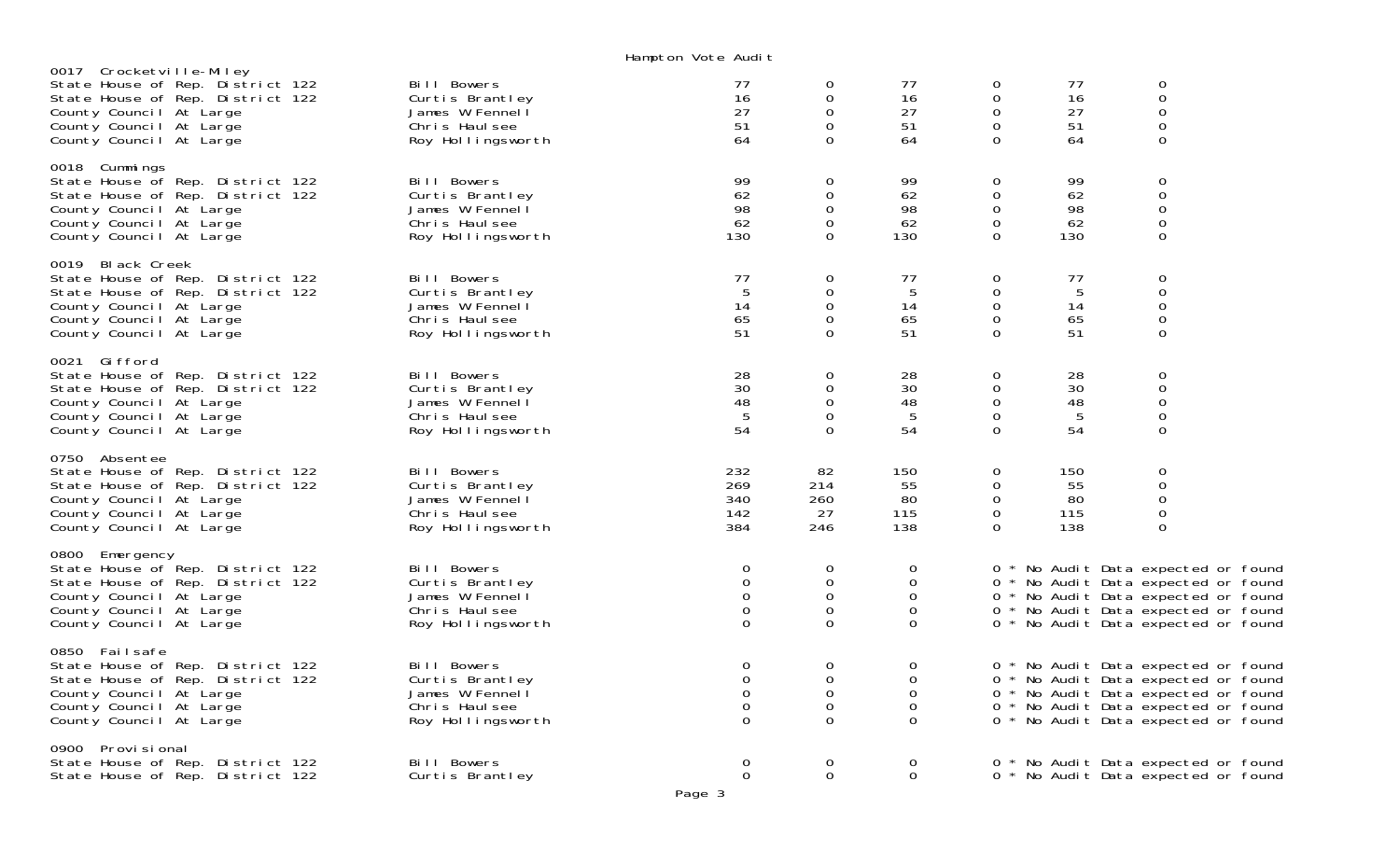|                                   |                   | Hampton Vote Audit |  |                                     |
|-----------------------------------|-------------------|--------------------|--|-------------------------------------|
| County Council At Large           | James W Fennell   |                    |  | 0 * No Audit Data expected or found |
| County Council At Large           | Chris Haulsee     |                    |  | 0 * No Audit Data expected or found |
| County Council At Large           | Roy Hollingsworth |                    |  | 0 * No Audit Data expected or found |
| 0950 Failsafe Provisional         |                   |                    |  |                                     |
| State House of Rep. District 122  | Bill Bowers       |                    |  | 0 * No Audit Data expected or found |
| State House of Rep. District 122  | Curtis Brantley   |                    |  | 0 * No Audit Data expected or found |
| County Council At Large           | James W Fennell   |                    |  | 0 * No Audit Data expected or found |
| County Council At Large           | Chris Haulsee     |                    |  | 0 * No Audit Data expected or found |
| County Council At Large           | Roy Hollingsworth |                    |  | 0 * No Audit Data expected or found |
| There was no unmatched audit data |                   |                    |  |                                     |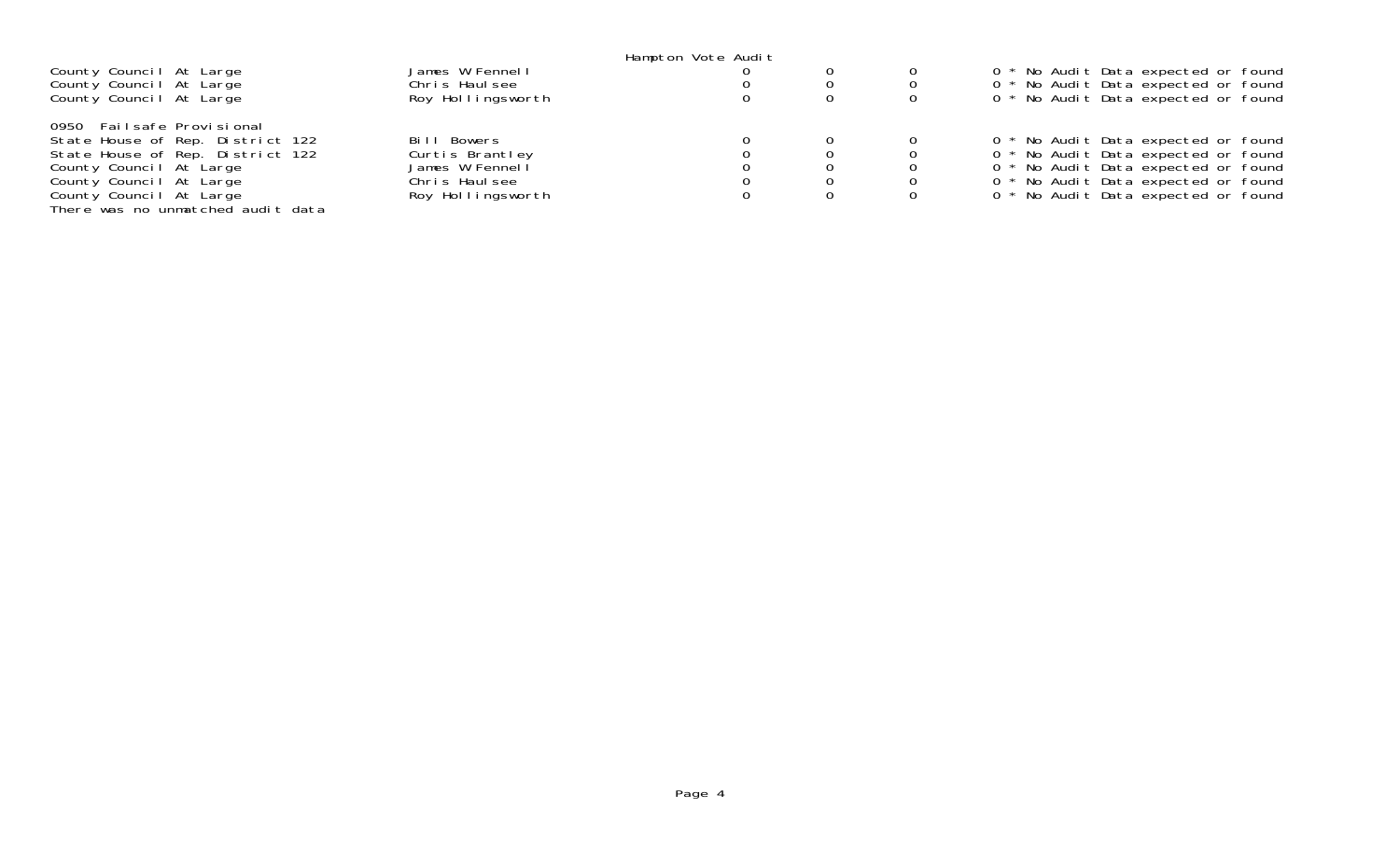## Hampton EL30A45A Comparison Report

|                                                                               |                                                       |       |                      |                  |                      | -FI 30A--------------+--------------- |                      |                  |                      |        |        |
|-------------------------------------------------------------------------------|-------------------------------------------------------|-------|----------------------|------------------|----------------------|---------------------------------------|----------------------|------------------|----------------------|--------|--------|
| Office                                                                        | Candi date                                            | Party | Tot                  | Opt              | i Vo                 | FI ash                                | Tot                  | 0pt              | i Vo                 | FI ash | Del ta |
| State House of Rep. District 122<br>State House of Rep. District 122          | Bowers<br>Bill<br>Curtis Brantley                     |       | 1942<br>956          | 82<br>214        | 1860<br>742          |                                       | 1942<br>956          | 82<br>214        | 1860<br>742          |        |        |
| County Council At Large<br>County Council At Large<br>County Council At Large | James W Fennell<br>Chris Haulsee<br>Roy Hollingsworth |       | 1342<br>1372<br>2080 | 260<br>27<br>246 | 1082<br>1345<br>1834 |                                       | 1342<br>1372<br>2080 | 260<br>27<br>246 | 1082<br>1345<br>1834 |        |        |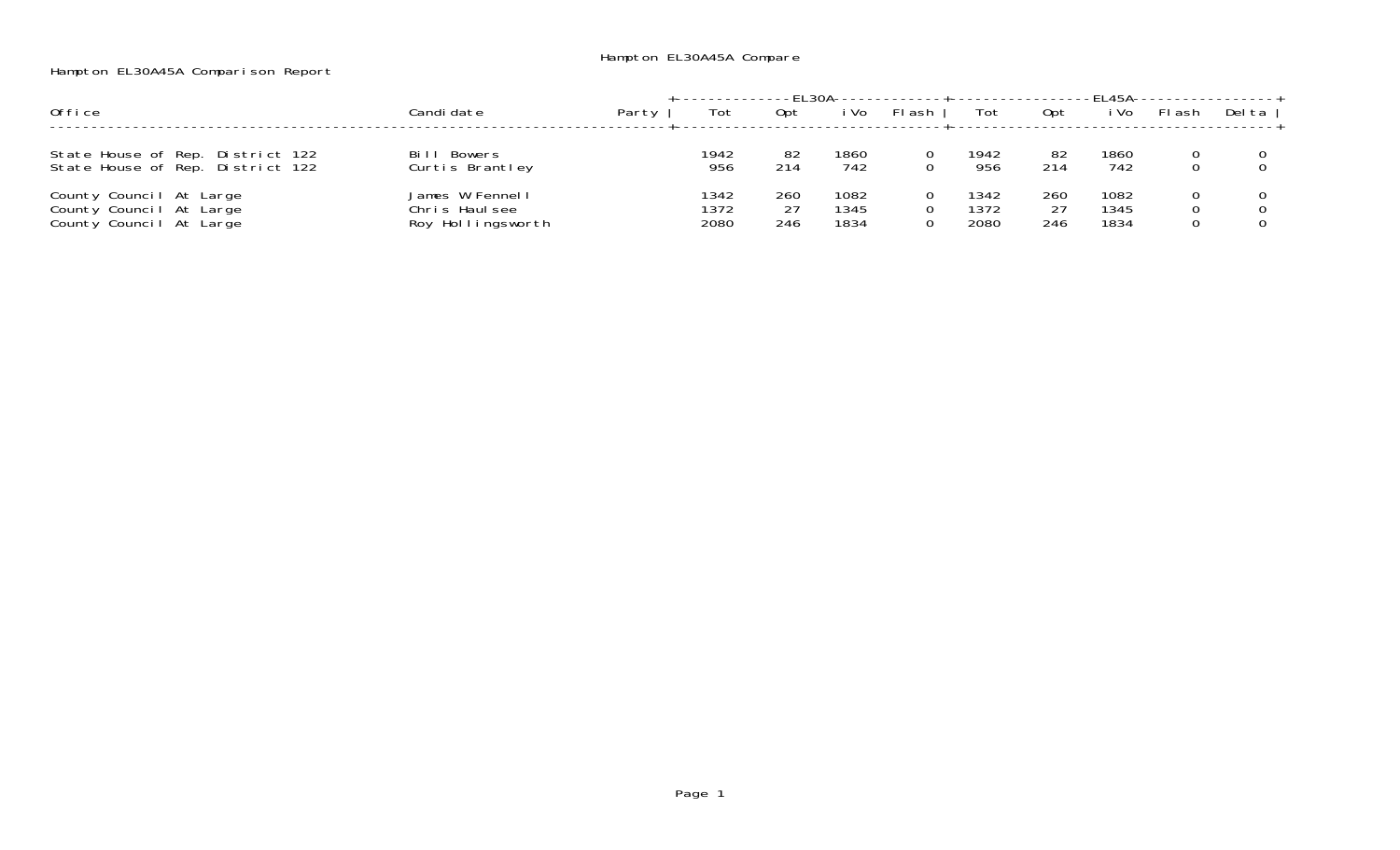#### PEBUsed

### Hampton PEB Use Report

| Precinct           | PEBs Used | Comments |
|--------------------|-----------|----------|
| Brunson            | 145436    |          |
| Hampton NO. 1      | 146281    |          |
| Hampton NO. 2      | 146845    |          |
| Varnville          | 153801    |          |
| Early Branch       | 144604    |          |
| Garnett            | 145491    |          |
| Estill             | 229371    |          |
| Bonnett            | 146912    |          |
| Furman             | 146452    |          |
| Scoti a            | 145243    |          |
| Yemassee           | 141767    |          |
| Horse Gall         | 145152    |          |
| Rivers Mill        | 144791    |          |
| Hopewel I          | 146856    |          |
| Crocketville-Miley | 229372    |          |
| Cummings           | 142338    |          |
| <b>Black Creek</b> | 144701    |          |
| Gi fford           | 147439    |          |
| Absentee           | 147630    |          |

18 precincts processed